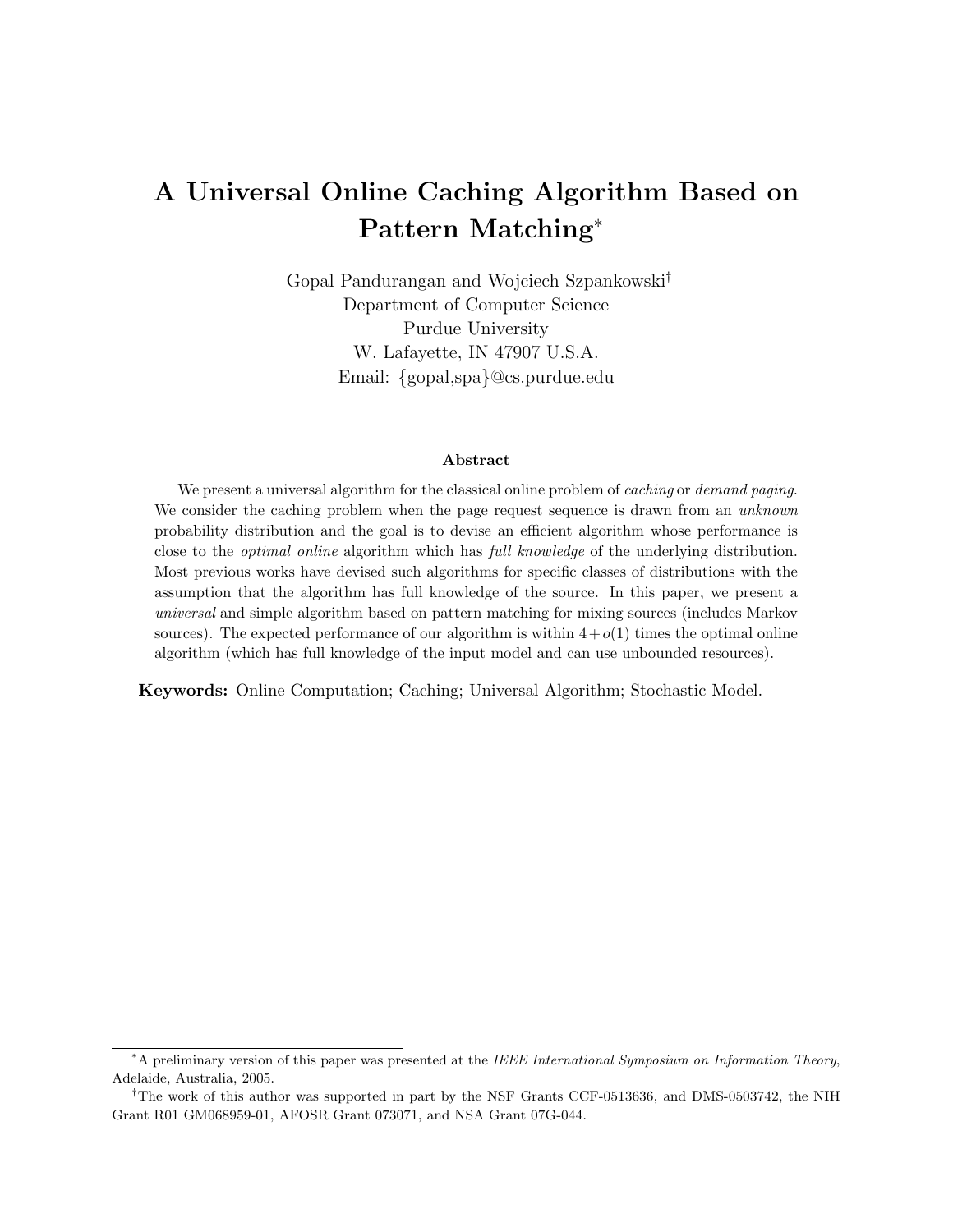# 1 Introduction

A fundamental algorithmic goal in online computation is to design universal algorithms, i.e., algorithms that work well without knowledge of the input (source) model. In many applications, no a priori knowledge of the source characteristics is available and statistical tests are either impossible, unreliable, or too costly [24]. Universal algorithms can overcome these difficulties and indeed have been shown to be very useful in important practical applications, e.g., prefetching [4] and data compression [24, 25]. For example, the universal data compression scheme of Ziv and Lempel [25], achieves an asymptotic optimal compression (equal to the entropy rate of the source) without any knowledge of the input source model. This algorithm is universal over a large model class, namely stationary ergodic sources [3].

The focus of this paper is the classical online problem of *caching* or *(demand)* paging [5]. In this problem, we have a finite collection  $\mathcal{A} = \{a_1, a_2, \ldots, a_N\}$  of pages in memory and a cache of size k (typically  $k \ll |\mathcal{A}| = N$ ). The cache can hold a subset of A of size up to k pages. Given a page request, say  $a_i$ , if it is not in the cache we incur a *page fault*. Further, if there is a page fault,  $a_i$  has to be placed in the cache. The issue is, if the cache is full, some page must be evicted from the cache to make room for the current page  $a_i$ . In order to minimize the number of page faults (associated with future page requests), the choice of which page to evict is crucial. The page requests come one after the other in an online fashion and each page request has to be handled immediately without knowledge of future requests.

In this paper, we present a universal algorithm for online caching. In our setting the page request sequence is drawn from an unknown probability distribution (e.g., a mixing source) and our goal is to devise an efficient online algorithm whose performance is close to that of an optimal online algorithm which has full knowledge of the underlying distribution. The performance is measured by a competitive ratio parameter which is defined as ratio of the number of page faults incurred by our algorithm to that of the optimal online algorithm. Our goal is to design an online algorithm that competes well (has a low competitive ratio) with the optimal online algorithm, even though our algorithm has no knowledge of the underlying distribution.

Most previous works have devised online caching algorithms for specific classes of distributions with the assumption that the algorithm has full knowledge of the source. For example, Karlin, Phillips, and Raghavan [12] present efficient algorithms (that run in time polynomial in the cache size) when the request sequence is generated by a Markov chain under the assumption that the online algorithm has complete knowledge of the Markov chain. The authors of [12] assume that the Markov chain can be "learned" from looking at a very long input. (Similarly, Franaszek and Wagner [8] give an optimal algorithm for memoryless sources.) Although this is possible in principle when you know the class of the model (say memoryless, Markov Chain), it is not clear how in general the errors in learning will affect the performance of the online algorithm. The problem becomes more complicated when we do not have knowledge of the class or the order of the underlying Markov process (cf. [14, 15]).

This paper is motivated by the work of Lund et al. [13] on caching strategy and universal prediction based on pattern matching due to Jacquet et al. [11]. The authors of [13] propose an efficient randomized 4-competitive online caching algorithm that works for *any* distribution  $D$  but it needs to know for (each pair of) pages  $a$  and  $b$  the probability that  $a$  will next be requested before b. It is also remarked that even if the algorithm can determine the probabilities approximately,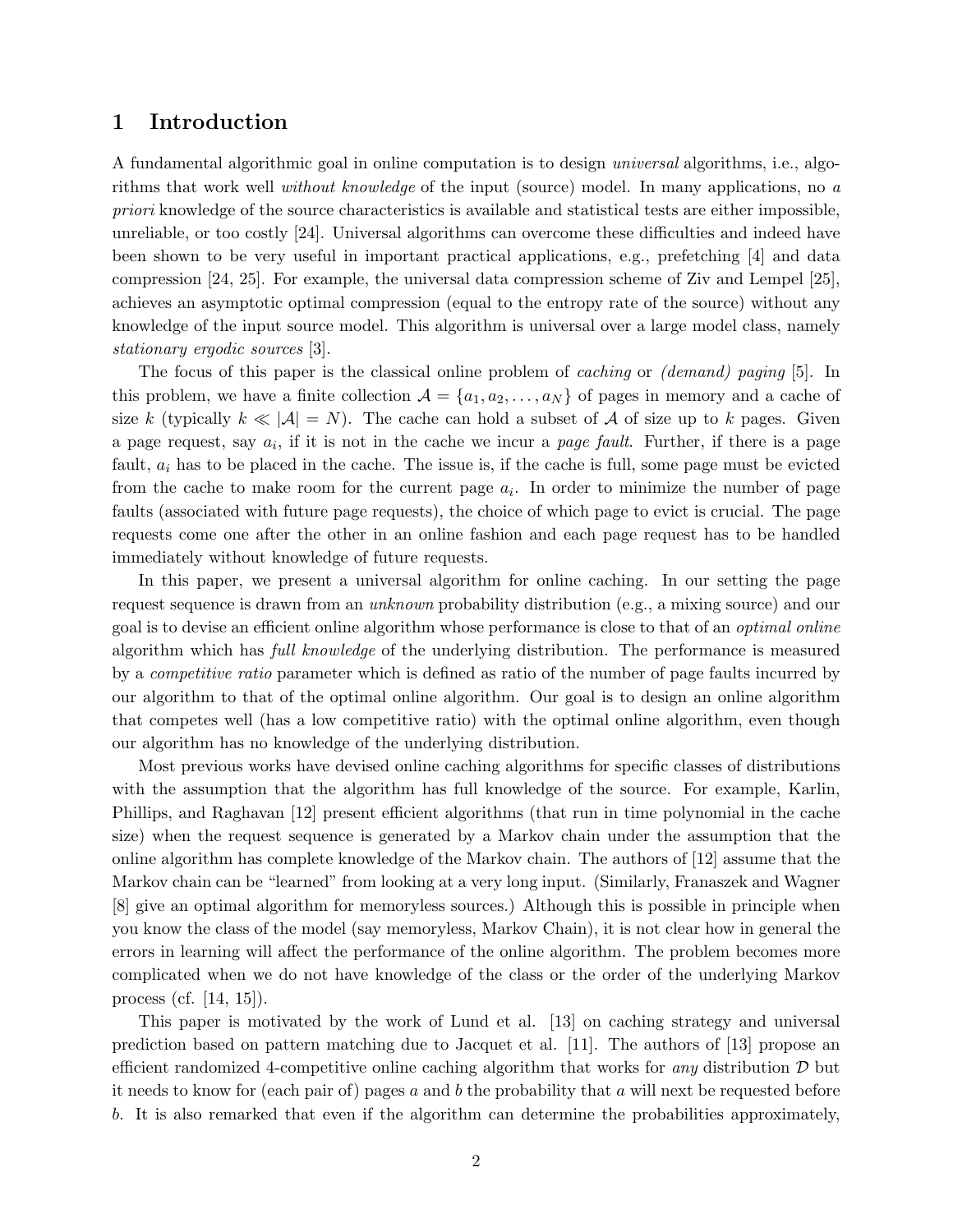it would be ensured competitiveness. However, it is not clear how to compute these probabilities efficiently and sufficiently accurately when we have very little knowledge of the distribution or the class it belongs to (e.g., how to know the order of Markov process).

We present a simple caching algorithm based on pattern matching that is universal for the class of mixing sources (includes Markov sources). We show that our universal algorithm gives an expected performance that is within  $4 + o(1)$  times the optimal online algorithm (which has full knowledge of the input model and can use unbounded resources). Our universal algorithm uses the DOMinating-distribution (DOM) algorithm of Lund et al. [13]. This algorithm assumes that, for each pair of pages a and b, the probability that b will next be requested before a is known at every time step  $t$ . We address the problem of estimating these probabilities at each time  $t$ , assuming that the request sequence is generated by a mixing source. The main contribution is to show how to estimate the above probabilities using a pattern matching algorithm of Jacquet et al. [11].

The rest of the paper is organized as follows. In Section 2 we give more background on the caching problem and discuss prior research. In Section 3 we give our universal online caching algorithm. In Section 4 we analyze our algorithm and state our main theorem. We conclude in Section 5 with issues left for further work.

# 2 Background and Related Work

Caching is related to prefetching problem, and the latter is essentially the same as the prediction problem, studied extensively in information theory [15]. In both problems, we have a collection  $\mathcal A$ of pages in memory and a cache of size k (typically  $k \ll |\mathcal{A}|$ ). Given a page request (from A), if the page is not in the cache we incur a page fault, otherwise we don't, and in both problems, we are interested in minimizing the number of page faults. However, in prefetching, we are allowed to  $prefetch\ k$  items to the cache prior to each page request, while in caching, we are not allowed to prefetch pages which are fetched only on demand.

Both these problems can be formulated as online decision problems [2, 14, 23] as follows. We are given a temporal sequence of observations (in other words, a request sequence)  $x_1^n = x_1, x_2, \ldots, x_n$ , for which corresponding actions  $b_1, b_2, \ldots, b_n$  result in instantaneous losses  $l(b_t, x_t)$ , for each time instant  $t, 1 \le t \le n$ , where  $l(.,.)$  denotes a non-negative loss function. The action  $b_t$ , for all t, is a function of the previous observations  $x^{t-1}$  only; hence the sequence of actions can be considered as an online algorithm or strategy. A normalized loss

$$
L = \frac{1}{n} \sum_{t=1}^{n} l(b_t, x_t)
$$
 (1)

accumulates instantaneous loss contributions from each action-observation pair and the objective of the online strategy is to minimize this loss function. Prediction and prefetching can be thought of as sequential decision problems with memoryless loss functions i.e., the loss does not depend on previous action-request pairs. On the other hand, in caching, the loss function is not memoryless and this is one reason why designing optimal online strategies for caching is more complicated in general than prefetching or prediction (discussed more below; see also [15]).

One can study such online decision problems in two settings: a probabilistic framework, in which the sequence of requests is viewed as a sample of a random process; or using an *individual*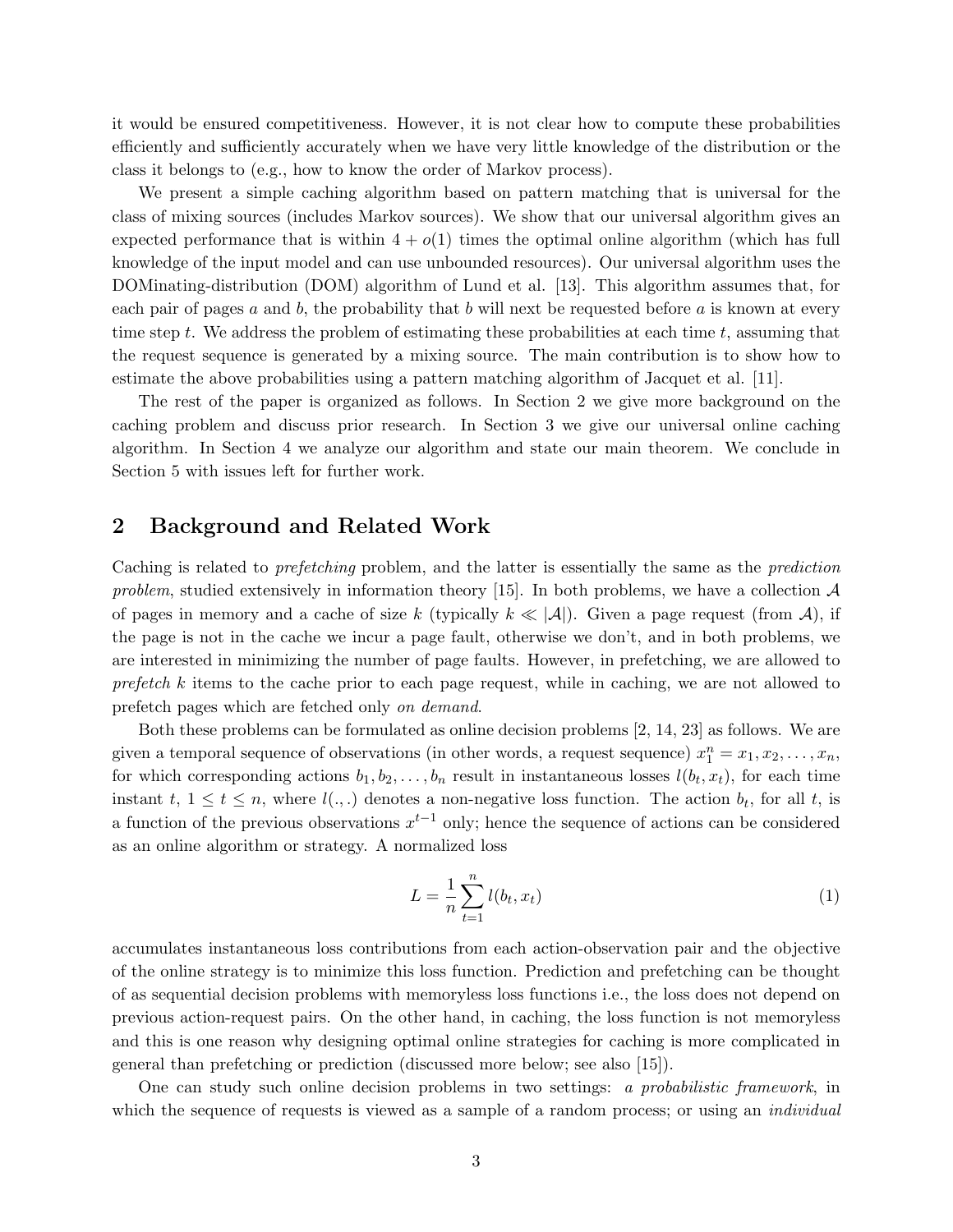sequence approach i.e., comparing the performance of the online strategy for an arbitrary sequence with certain classes of competing *offline* strategies — such as in the *sequential decision approach* [10, 14] (where the online strategy is compared with the best constant offline algorithm which has full knowledge of the given sequence of observations), or with *finite state machines* [6].

In the probabilistic setting, universal algorithms have been well-studied for prefetching and prediction problems. For example, Vitter and Krishnan [22] considered a model where the sequence of page requests is assumed to be generated by a Markov source. They show the fault rate of a Ziv-Lempel based prefetching algorithm approaches the fault rate of the best prefetcher (which has full knowledge of the Markov source) for the given Markov source as the page request sequence length  $n \to \infty$ . In fact, a general result in a probabilistic setting was shown by Algoet [2]: if the request sequence is generated by a stationary ergodic process then it is shown that the optimum strategy is to select an action that minimizes the conditional expected loss given the currently available information at each step and this strategy is shown to be asymptotically optimal in the sense of the strong law of large numbers. In the individual sequence approach, we refer to the work of Feder et al. [6] on predicting binary sequences (corresponding to prefetching in a universe of two pages with cache of size 1).

Thus while there has been a lot of work on universal algorithms for prefetching (and prediction) — both in the probabilistic setting and in the individual sequences approach (see e.g., [14] for a survey), there has not been much work for the more difficult problem of online caching except perhaps the recent work of Merhav et al. [15] on sequential strategies. In [15] the authors assume that the loss function depends also on the past action-observation pairs. In particular, at time t the loss function  $l(b_{t-1}, b_t, x_t)$  depends on the current and previous decisions.

The difference between prefetching and caching is also discussed in [18] where it is shown that, in a probabilistic setting, entropy can "characterize" the performance of the best prefetching algorithm, but, in general, entropy alone is not sufficient to characterize the performance of the best caching algorithm. However, if the request sequence is generated by a memoryless source then the best caching algorithm is essentially the same as the best prefetching algorithm and one can give explicit bounds on the fault-rate of the best algorithm in terms of the entropy of the source [18].

In the theoretical computer science literature, however, the online caching problem has received a lot of attention and, in fact, was one of the first problems to be analyzed under the framework of competitive analysis where the performance of the online algorithm is compared with the best offline algorithm [19]. For online caching (or demand paging) the well known LRU (Least Recently Used) has a competitive ratio of  $k$  [19], where k is the cache size, while the randomized MARKER algorithm is  $O(\log k)$  competitive [7]. In fact, it is known that any deterministic algorithm for caching has a competitive ratio of at least  $k$  and any randomized algorithm has a competitive ratio of  $\Omega(\log k)$ . We note, that for the problem of prefetching, competitive analysis is meaningless as the optimal offline algorithm will always prefetch the correct item and hence incurs no cost.

In this paper, we take the probabilistic approach, and assume that the loss function represents the page fault. Following the work of Lund et al. [13], we compare the performance of our algorithm to the optimal *online algorithm* (henceforth called as ON) which has full knowledge of the input distribution. The optimal online caching strategy (assuming full knowledge of the underlying distribution) is known for memoryless sources  $([1, 8, 18])$  and for Markov sources  $(l$ -order Markov)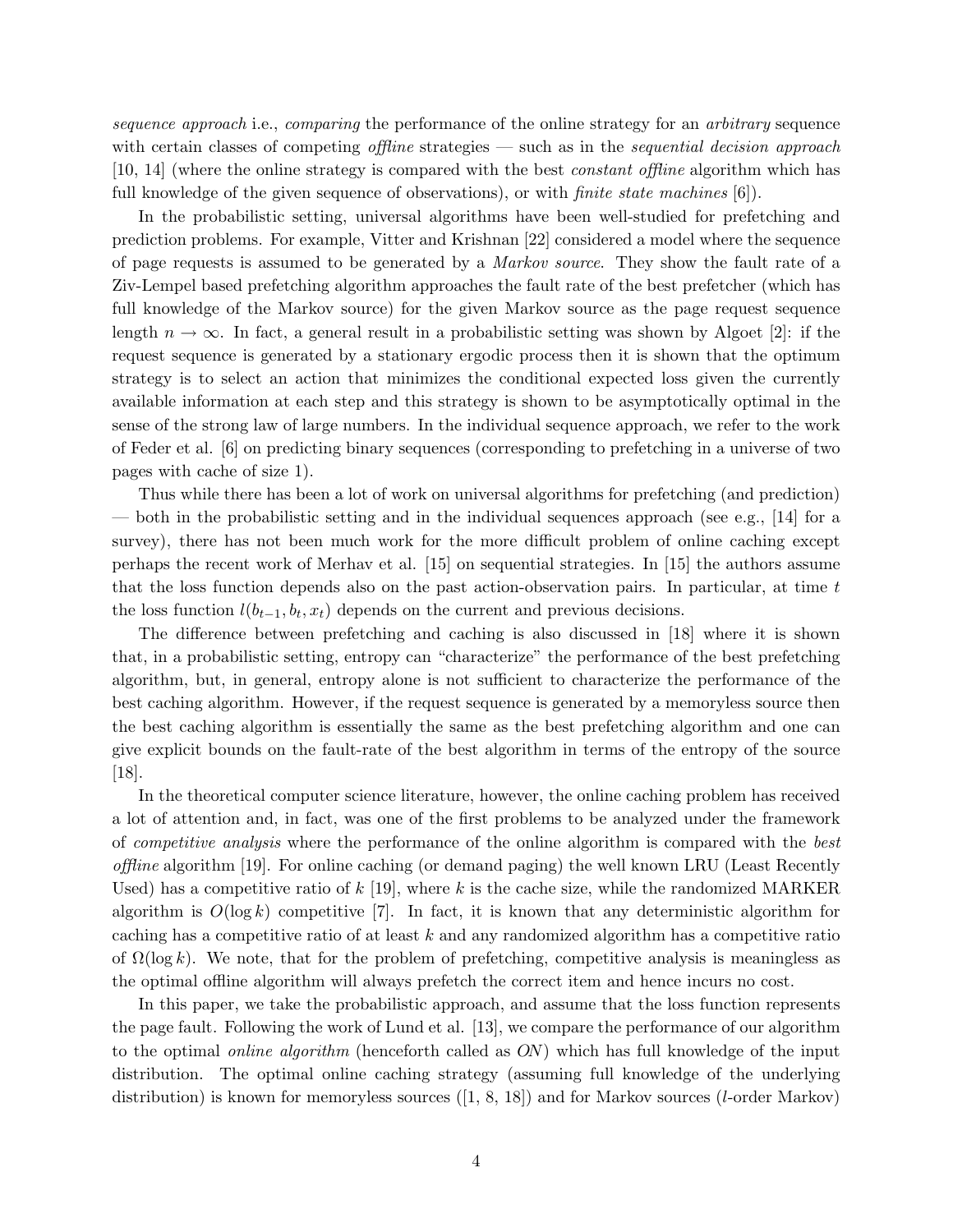[5]. While the best online strategy is easy for memoryless sources (simply keep the  $k-1$  pages with the highest probabilities in the cache), the best strategy for higher order sources (in particular, even when the request sequence is generated by a Markov chain) is nontrivial, and involves computing the optimal policy in a Markov decision process (MDP) [12, 18]. In particular, many "natural" online strategies such as LAST (i.e., on a fault, evict the page that has the highest probability of being the last of the  $k$  pages in the cache to be requested), MAX-REACH-TIME (i.e., on a fault for page r, evict that page whose expected time to be reached from  $r$  is maximum) perform poorly even on Markov chains [12]. On the other hand, for prefetching, the optimal universal strategies (e.g., see Algoet [2]) are somewhat more "natural" and intuitive. However, known methods for computing this optimal online strategy takes time exponential in  $k$  and this has motivated work on computing near-optimal online strategies (which closely approximate the performance of ON) which take time polynomial in  $k$  ([12, 13]); however, these results, as mentioned earlier, assume full knowledge of the Markov source, and hence not universal. The universal caching algorithm of this paper works for mixing sources (this includes Markov sources) and has a performance that is within a constant factor of the optimal online algorithm.

In the probabilistic setting, one can also compare the performance of universal algorithms with offline strategies, e.g., with the optimal offline algorithm (that has access to the request string output by the source, and serves it optimally). We remark that the performance of ON will typically have a higher expected cost than the optimal offline algorithm, and in the worst case, ON has a cost which is a factor of at most  $\Theta(\log k)$  of the optimal offline algorithm, and this immediately implies that our universal algorithm gives a performance that is  $O(\log k)$  times the optimal offline algorithm.

# 3 The Caching Algorithm

To motivate our algorithm we first briefly describe the DOMinating-distribution (DOM) algorithm of Lund et al.  $([13, 5])$ . DOM assumes that for a given distribution D, one can compute for all distinct pages a and b the probability  $p(a, b)$  that b will be requested before a (such a distribution is called *pairwise-predictive*). A pairwise-predictive distribution  $\mathcal D$  and an online paging algorithm ALG naturally induce a *weighted tournament* as follows. A weighted tournament  $T(S, p)$  is a set of states S and a (probability) weight function  $p : S \times S \rightarrow [0, 1]$  satisfying the property that  $p(a, b) + p(b, a) = 1$  for all  $a \neq b$  in S and  $p(a, a) = 0$  for all  $a \in S$ . Given a pairwise predictive distribution  $\mathcal D$  and paging algorithm ALG, the weight function p is determined by  $\mathcal D$  (just before each new request), and S will be the set of ALG's pages in the cache. A dominating distribution  $\tilde{p}$ for a tournament  $T(S, p)$  is a probability function  $\tilde{p}: S \to [0, 1]$  such that for every  $a \in S$ , if  $b \in S$  is chosen with probability  $\tilde{p}(b)$ , then  $E_{\mathcal{D},\tilde{p}}[p(a,b)] \leq 1/2$  (i.e., the expectation is taken with respect to both  $\mathcal D$  and  $\tilde p$ ). It follows that, for every a in the cache, if b in the cache is chosen with probability  $\tilde{p}(b)$ , then with probability  $\geq 1/2$ , a's next request will occur no later than b's next request. Lund et al. show the following key lemma on dominating distributions:

**Lemma 3.1** ([13]) Every weighted tournament  $T(S, p)$  has a dominating distribution and such a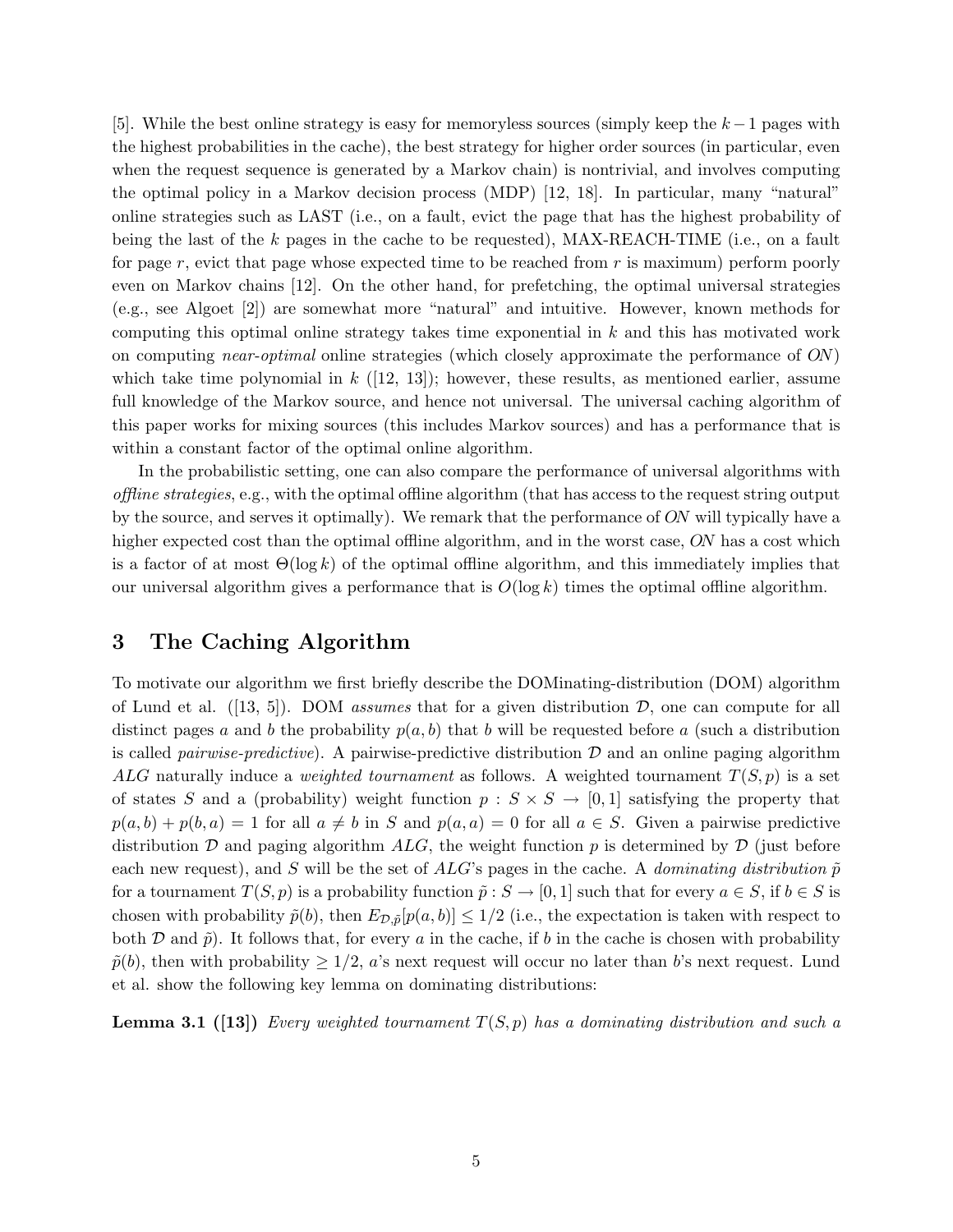distribution can be found by solving the following linear program consisting of  $|S|$  variables:

$$
\begin{array}{rcl}\n\text{min} & z \\
\text{subject to:} & \sum_{b \in S} p(a, b)\tilde{p}(b) \leq z \quad (\forall a \in S), \\
& \sum_{b \in S} \tilde{p}(b) = 1, \quad \tilde{p}(b) \geq 0, \quad (\forall b \in S)\n\end{array}
$$

The solution to the above linear program is at most 1/2.

To summarize DOM, let  $x = x_1, x_2, \ldots$  be a request sequence. The DOM algorithm is as follows.

- 1. On the tth request  $x_t$ , if  $x_t$  is a page fault (otherwise do nothing), then (as determined by  $\mathcal{D}$ ) construct a weighted tournament  $T_t(S, p)$  on the k pages presently in the cache.
- 2. Evict page a with probability  $\tilde{p}_t(a)$  where  $\tilde{p}_t$  is the dominating distribution for the tournament  $T_t(S, p).$

The performance of DOM can be analyzed using the following key lemma.

**Lemma 3.2** ([13]) Let A denote a caching algorithm. Assume that each time A evicts a page a chosen from some distribution following property holds: for every page b in cache, the probability that b is next requested no later than a is at least  $1/c$ , where  $c \ge 1$  is some fixed constant. Let  $A_n$ and  $ON_n$  denote the number of page faults incurred by A and the optimal online algorithm  $(ON)$ respectively after n requests. Then  $E[A_n] \leq 2cE[ON_n]$ .

Applying the above lemma to the DOM algorithm yields:

**Theorem 3.1** ([13]) For all request sequences x from D, the following holds:  $E[DOM(x)] \leq$  $4 \cdot ON(x)$ . Furthermore, the complexity per page fault is bounded by a polynomial in k, the cache size, assuming that for all distinct pairs of pages a and b, we have precomputed  $p(a, b)$ .

We now propose a new universal caching algorithm that uses the idea of the Sampled Pattern Matching (SPM) [11] to obtain a good estimate of the probability that page b occurs before page a (Steps 1-3 below). We then apply the caching strategy of [13] to evict a page upon a fault (Step 4). We will show that the expected page fault rate of our algorithm will be at most  $4 + o(1)$  times ON, the optimal online algorithm. First we state our algorithm below.

### Universal Caching Algorithm:

Let  $x_1, x_2, \ldots$  be the request sequence. Let  $1/2 < \alpha < 1$  be a fixed constant, and  $k = |C|$ , be the cache size.

If  $x_n$  is not in the cache C and C is full do:

**1.** Find the largest suffix of  $x_1^n = x_1, \ldots, x_n$  whose copy appears somewhere in the string  $x_1^n$ . Call this the *maximal suffix* and let its length be  $D_n$ .

2. Take an  $\alpha$  fraction of the maximal suffix of length  $k_n = [\alpha D_n]$ , i.e., the suffix  $x_{n-k_n+1} \dots x_n$ .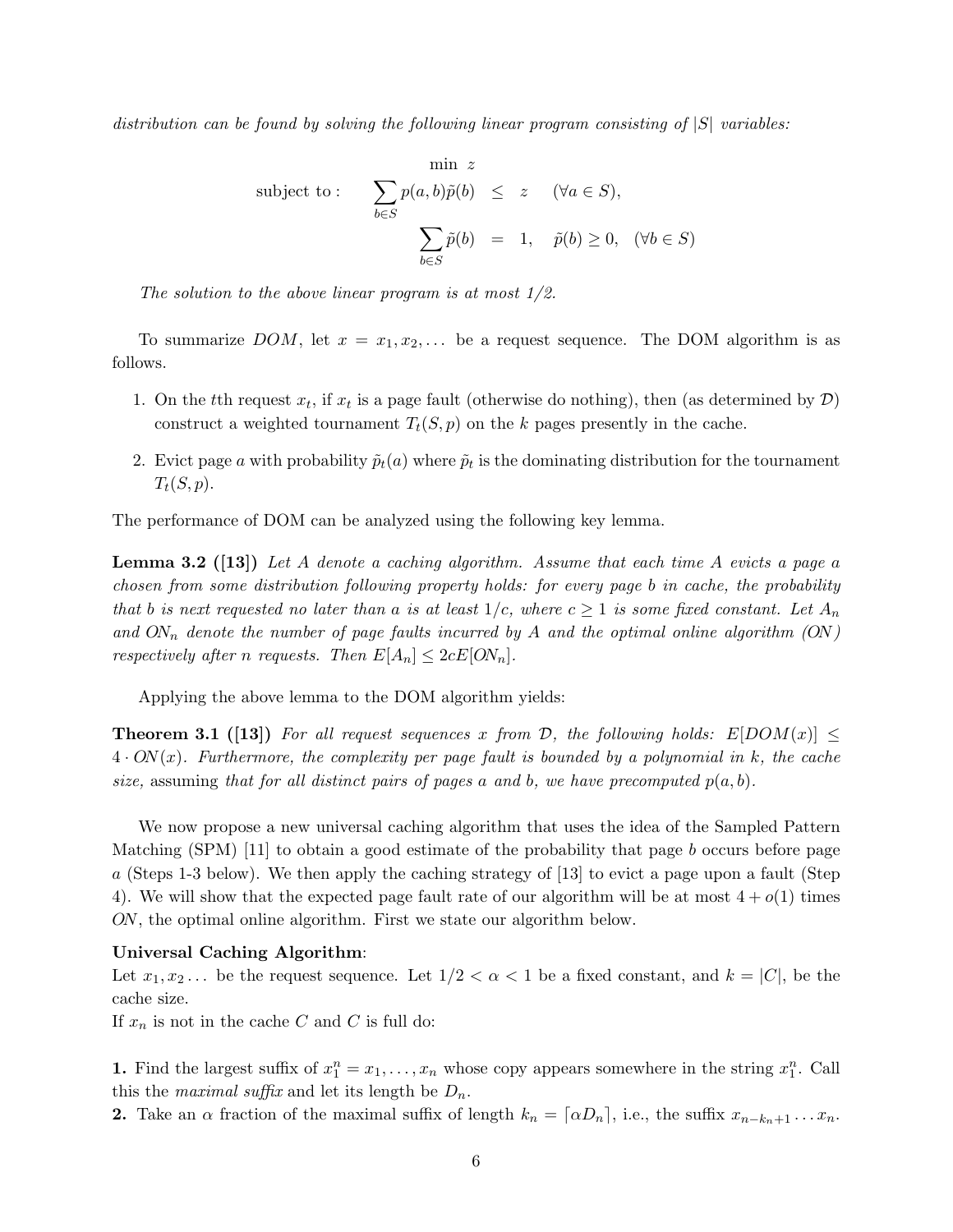Each occurrence of this suffix in the string  $x_1^n$  is called a *marker*. Let  $K_n \geq 2$  be the number of occurrences of the marker in  $x_1^n$ .

**3.** For every pair of elements a, b in C, estimate the probability  $P(a, b)$  that b will occur before a after the marker position as follows: Let  $Y_i(a, b)$  be the indicator r.v. for the event that b occurs before a in the substring that starts after the jth marker,  $1 \leq j \leq K_n$ . Then the estimator is

$$
\tilde{P}(a,b) = \frac{\sum_{j=1}^{K_n} Y_j(a,b)}{K_n}.
$$

4. Compute a distribution  $p$  by solving the following Linear Program  $(LP)$  in which we minimize z subject to

$$
\sum_{b \in C} \tilde{P}(a, b)p(b) \leq z \quad (\forall a \in C),
$$
  

$$
\sum_{b \in C} p(b) = 1, \quad p(b) \geq 0, \quad (\forall b \in C)
$$

(Note that the above LP is the same as the one mentioned in Lemma 3.1.) We will show that the above LP has a feasible solution for some  $z \in [0,1]$  (whose value will be proved to be  $\leq 1/2+1/n^{\theta}$  for some  $\theta > 0$ ). Thus, for each page a in C, if b is chosen according to p, then  $E[\tilde{P}(a, b)] \leq 1/2 + 1/n^{\theta}$ . Choose a page to evict from  $C$  according to the distribution  $p$ .

The above algorithm can be naturally implemented by maintaining a suffix tree [9]. The longest suffix, markers, the delay sequences and the estimates (Steps 1-3), can be computed efficiently from a suffix tree. The suffix tree of  $x_1, \ldots, x_n$  is a trie (i.e., a digital tree) built from all suffixes of  $x_1, \ldots, x_n$  where  $\frac{1}{3}$  is a special symbol that does not belong to the alphabet A. External nodes of such a suffix tree contain information about the the suffix positions in the original string and the substring itself that leads to this node. In addition, we keep pointers to those external nodes that contain suffixes ending with the special symbol \$ (since one of them will be the longest suffix that we are looking for; in fact, the one with the longest path). It is very easy to find all markers once the suffix tree is built. Indeed, they are located in the subtree that can be reached following the last  $\lceil \alpha D_n \rceil$  symbols of the longest suffix.

Given a suffix tree on n nodes, the worst case time to do these operations is  $O(n)$  (cf. [9]), but on average will take only  $O(n^{1-\alpha})$  (for some  $\alpha >> 1/2$ ) since there are only so many markers with high probability (whp)<sup>1</sup>([11]) and the delay is  $O(\log 2n)$  whp (cf. Section 4). Moreover, it is easy to update the suffix tree when the new symbol  $x_{n+1}$  is added. The only nodes that we must look at are the ones with \$ to which we keep pointers. In the worst case, we need to inspect  $O(n)$  nodes, but on average only  $O(n^{1-\alpha})$  [11]. Step 4 can be implemented by solving a LP in k variables and hence the running time is polynomial in the size of the cache.

## 4 Main Result and Analysis

Throughout, we assume that the request sequence  $X_1, X_2, \ldots, X_n$  is generated by a stationary (strongly) mixing source over a finite alphabet  $\mathcal A$  (the cache size is  $k < |\mathcal A|$ ) (cf. [20]).

<sup>&</sup>lt;sup>1</sup>Throughout this paper, this means with probability at least  $1 - 1/n^{\nu}$  for some constant  $\nu >> 0$ .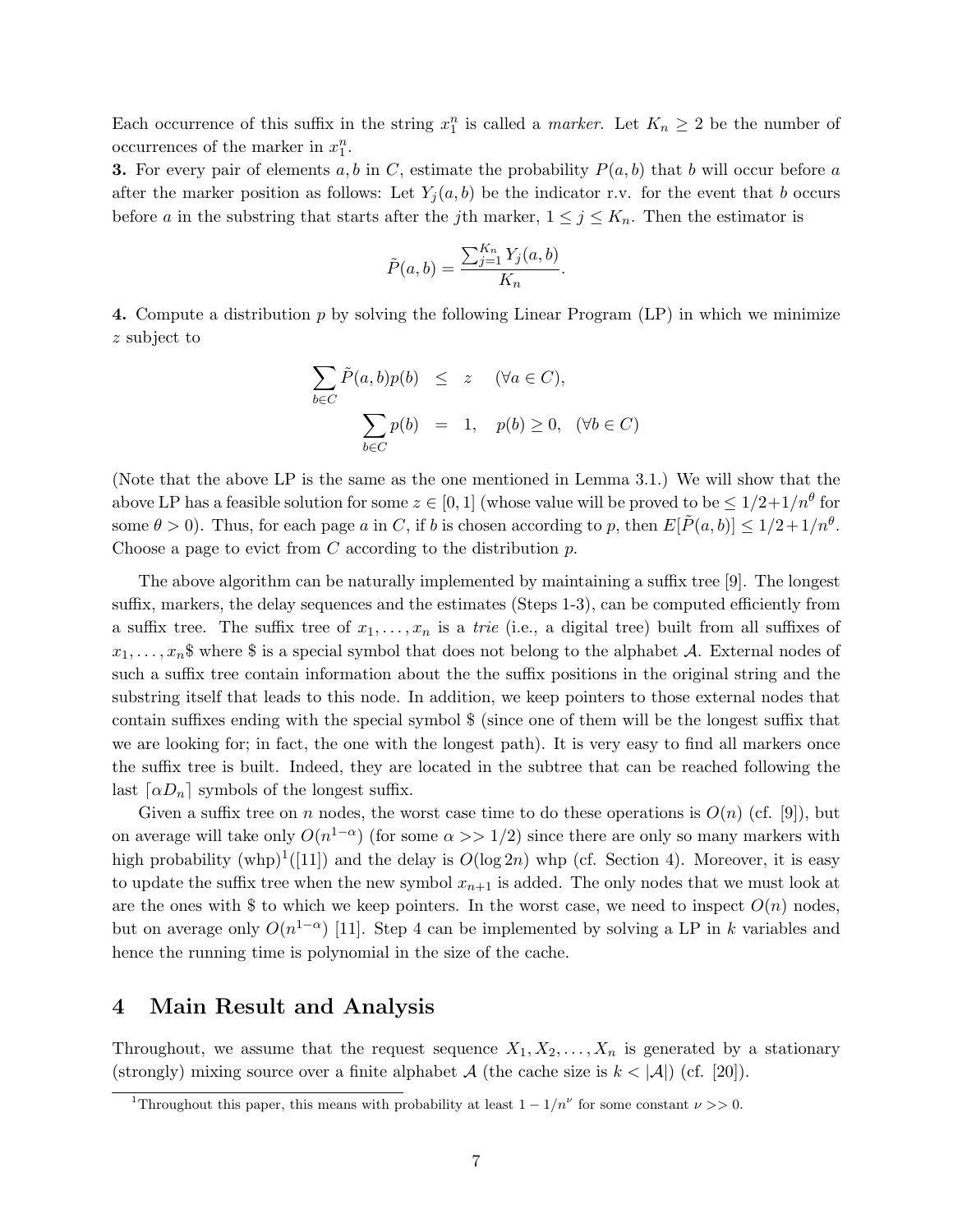Definition 4.1 (MX - (Strongly)  $\phi$ -Mixing Source) Let  $\mathcal{F}_m^n$  be a  $\sigma$ -field generated by  $X_m^n =$  $X_m X_{m+1} \ldots X_n$  for  $m \leq n$ . The source is called mixing, if there exists a bounded function  $\phi(g)$ such that for all  $m, g \geq 1$  and any two events  $A \in \mathcal{F}_1^m$  and  $B \in \mathcal{F}_{m+g}^{\infty}$  the following holds:

$$
(1 - \phi(g))Pr(A)Pr(B) \le Pr(AB) \le (1 + \phi(g))Pr(A)Pr(B).
$$

If, in addition,  $\lim_{q\to\infty} \phi(g) = 0$ , then the source is called strongly mixing.

Strongly mixing sources include *memoryless* sources (mixing with  $\phi(q) = 0$ ) and *Markov sources* over a finite alphabet (mixing with  $\phi(g) = O(\gamma^g)$  for some  $\gamma < 1$ ) [20]. For our analysis below we assume that our  $\phi$  mixing coefficient decays faster than the reciprocal of every polynomial function, i.e.,  $\phi(g) = o(1/g^{\gamma})$  for every  $\gamma > 0$ . Our main result is formulated next.

**Theorem 4.1** Let  $A_n$  and  $ON_n$  denote the number of page faults incurred by our algorithm and the optimal online algorithm  $(ON)$  respectively after n requests from a strongly mixing source. Then, for a positive constant  $\delta$ , we have

$$
E[A_n] \leq (4 + O(\frac{1}{n^\delta})) E[ON_n]
$$

as  $n \to \infty$ .

The rest of this section is devoted to the proof of Theorem 4.1. We start with reviewing some results of [11] needed for the proof of our result.

We need the following results from [11]:

1. Marker separation property: There exists  $\epsilon >> 0$  such that for some constant  $\alpha \in (1/2, 1)$  whp as  $n \to \infty$  two consecutive markers (i.e., copies of  $\alpha$  portion of the longest suffix) in the string  $X_1^n$ cannot be closer than  $n^{\epsilon}$  positions. A consequence of the separation property is that the number of markers (i.e.,  $K_n$ ) is  $n^{\beta}$  whp for some constant  $\beta \in (0,1)$ .

2. Marker stability property: There exists  $\epsilon > 0$  such that whp no modification of any of the  $\lceil n^{\epsilon} \rceil$ symbols following a marker will transform the string  $X_1^n$  into another string  $\tilde{X_1^n}$  with a new set of markers.

Let L denote the maximum *delay* before we see all the symbols in the (current) cache C after any marker, i.e.,  $L = max_{1 \leq j \leq K_n} L_j$  where  $L_j$  the delay before we see all symbols after the jth marker.

**Lemma 4.1**  $L = O(\log 2n)$  whp.

**Proof.** Let  $X_i$  be the first symbol after the end of a marker and consider the next  $c \log 2n$  symbols starting from  $X_i$ , i.e., the subsequence  $X_i^{i+c \log^2 n-1}$  where  $c > 0$  is a suitably large fixed constant. We first bound the probability that a particular symbol (say  $a$ ) in C will not occur in the above subsequence. Partitioning this subsequence into blocks of size  $\log n$  and using the mixing property the above probability is bounded by

$$
(1+\phi(\log n)))^{c\log n}(1-p_a)^{c\log n}\leq 1/n2,
$$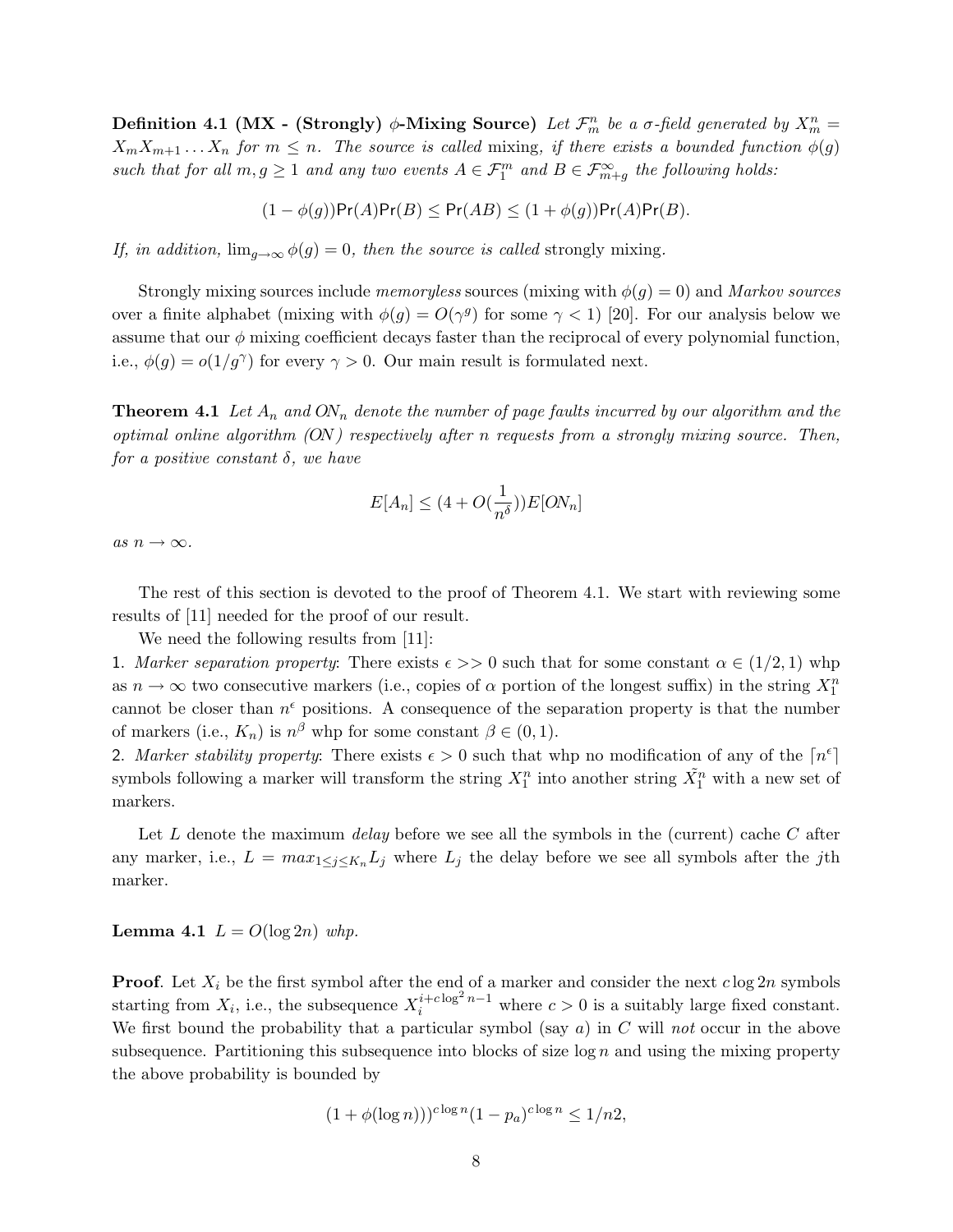for a suitably large constant c, where  $p_a$  is the (unconditional) probability of occurrence of symbol a in the sequence. (Since we consider a finite alphabet and the source is stationary and ergodic,  $p_a$  is some positive constant independent of n.) Applying the union bound ([16][Lemma 1.2]), we have that all symbols in C occur in  $X_i^{i+c \log^2 n}$  $i^{i+c \log n}$  (for some suitably large constant c) with probability  $1 - 1/n$ . Thus the delay for this marker is  $O(\log 2n)$  with probability at least  $1 - 1/n$ . We appeal to the marker separation property and the fact that are at most  $n^{\beta}$  markers whp to conclude that whp that the delay is  $O(\log 2n)$  after every marker.  $\blacksquare$ 

In the next lemma we prove that our estimator  $P(a, b)$  is consistent. We need one more definition from [11], namely the concept of favorite strings.

**Definition 4.2 (Favorite String)** Fix a constant  $\epsilon > 0$ . Let  $i_j$  be the position after the last symbol of marker j,  $1 \leq j \leq K_n$ . A favorite string is one for which any modification of any  $\lceil n^{\epsilon} \rceil$ symbols following a marker does not change the position of any marker and the delay  $L_j$  after any marker is  $O(\log 2n)$ .

**Lemma 4.2** Let  $\theta \in (0,1)$  be a suitably small positive constant. The estimators  $\tilde{P}(a, b)$  for every pair of symbols a and b in cache are within  $1/n^{\theta}$  of the true estimates whp for sufficiently large n.

**Proof:** The main idea of the proof is to show that that the random variables  $Y_j(a, b)$ ,  $1 \leq j \leq K_n$ (computed in Step 3) are almost independent. Let  $F_n$  be the set of favorite strings as defined above:  $F_n = \{X_1^n : X_1^n$  is a favorite string}. The marker separation and stability properties and Lemma 4.1 imply that whp any string is a favorite. Consider the *delay subsequence*:  $X_i^{i_j+c \log 2n-1}$  $i_j$ ,  $1 \leq j \leq K_n$ , (c is a suitably large constant), i.e., the subsequence consisting of  $O(\log 2n)$  symbols after every marker. Lemma 4.1 and the two marker properties guarantee that whp the markers are stable and the delays after are separated by  $n^{\epsilon}$  for some  $\epsilon > 0$ . Using this and arguments similar to proof of Lemma 7 in [11], it follows that the delay subsequence is mixing if  $X_1^n \in F_n$ .

The mixing property of the delay subsequence implies that, for favorite strings, the probability distribution of the  $Y_j$ s are within factor of  $(1 \pm O(\phi(n^{\epsilon})))^{K_n}$  from an i.i.d. sequence (this follows from the definition of a mixing source). Let  $P(a, b)$  be the true estimate. We bound the probability of error as follows:

$$
\Pr\left(|\tilde{P}(a,b)-P(a,b)|\leq n^{-\theta}\right)\leq \Pr\left(|\tilde{P}(a,b)-P(a,b)|\leq n^{-\theta};\ X_1^n\in F_n\right)+\Pr(X_1^n\notin F_n)
$$

Since for a favorite string the  $Y_j$ s are within factor of  $(1 \pm O(\phi(n^{\epsilon})))^{K_n}$  from an i.i.d sequence, we bound the first probability on the right hand side by using a Chernoff bound ([17, Chapter 4]) and noting that whp (say,  $1 - 1/n^{\rho}$ )  $K_n$  is  $n^{\beta}$  for some  $\beta \in (0, 1)$ :

$$
\Pr\left(|\tilde{P}(a,b) - P(a,b)| \le n^{-\theta}\right) \le (1 + O(\phi(n^{\epsilon})))^n e^{-\frac{1}{3}n^{\beta}P(a,b)n^{-2\theta}} + \Pr(X_1^n \notin F_n) + O(1/n^{\rho}) = O(1/n^{\nu})
$$

for large n and for some constant  $\nu > 0$ . In the above we used the fact that  $K_n \leq n$  and  $\phi(g) = o(1/g^{\gamma})$  for every  $\gamma > 0$ .

Г

We are now ready to prove our main result.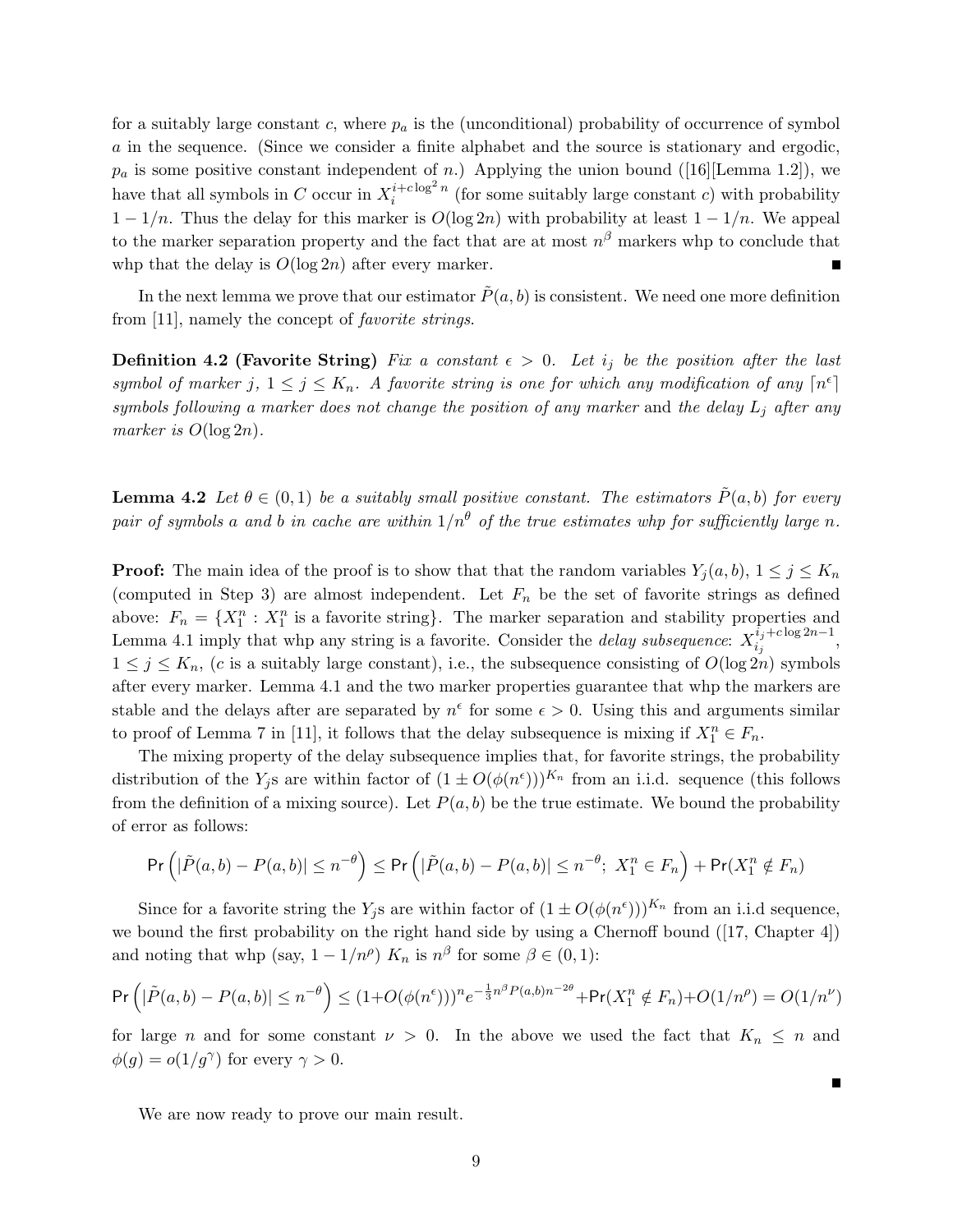Proof of Theorem 4.1. We first show that the LP stated in Step 4 has a feasible solution for  $z \leq 1/2 + 1/n^{\theta}$  whp. We use the approach in [13]. Consider the LP (cf. Step 4 of the Universal Caching Algorithm):

$$
\begin{array}{rcl}\n\text{min } z \\
\text{subject to:} & \sum_{b \in C} \tilde{P}(a, b) p(b) \leq z \quad (\forall a \in C), \\
& \sum_{b \in C} p(b) = 1, \quad p(b) \geq 0, \quad (\forall b \in C)\n\end{array}
$$

For the purpose of analysis, appealing to Lemma 4.2, we can rewrite (whp) the first constraint as:

$$
\sum_{b \in C} P(a, b)p(b) \le z - O(1/n^{\theta}) \quad (\forall a \in C)
$$

where  $P(a, b)$  is the true estimate of the probability that b will be requested before a and  $\theta$  is a suitably small positive constant. By considering the dual LP, we can show that the solution of the above LP is at most  $1/2 + O(1/n^{\theta})$  ([13]). By Lemma 4.2, this holds with probability at least  $1 - 1/n^{\nu}$  for some  $\nu > 0$ . When our algorithm has a page fault and must evict a page, let a be a random variable denoting the page that is evicted. Now the following property holds, by definition of the algorithm: for every page b in  $C$ , the probability that b is next requested no later than a is at least  $1/2 - O(1/n^{\theta}) - O(1/n^{\nu})$ . By Lemma 3.2, we conclude that the expected number of page faults is at most  $4 + O(1/n^{\delta})$  times the optimal online algorithm, for a positive constant  $\delta$ , as  $n \to \infty$ . г

## 5 Concluding Remarks and Further Work

Our pattern matching approach appears to be quite general and can be a useful technique for designing universal caching algorithms. The technique gives a way to "convert" a caching algorithm that is not universal to begin with into one which is universal. We illustrated by showing how to design a universal caching algorithm based on the DOM algorithm.

There are a few open questions for future work. From the algorithmic complexity point of view, our universal algorithm is not efficient, since it has the drawback of constructing a suffix tree after each eviction. Moreover, it has to keep and deal with a large sequence of requests in memory in order to use the sampling algorithm. One approach that can be used to get faster and space-efficient algorithms is to use a fixed database approach [20] to "store" a fixed long sequence and then bound the errors that can accumulate. In this approach, we are given a database (offline training sequence) that is utilized to pre-compute the estimator  $P(a, b)$  for all  $a, b \in A$ . It is assumed that the request sequence and the database sequence are independent and identically distributed. Clearly, now we need only to construct a suffix tree of a given database sequence. Another approach would be to use a "sliding window", where only the most recent  $m$  symbols are taken into consideration, where  $m$  is some fixed function of  $n$ . It would be interesting to analyze the performance guarantee of these approaches.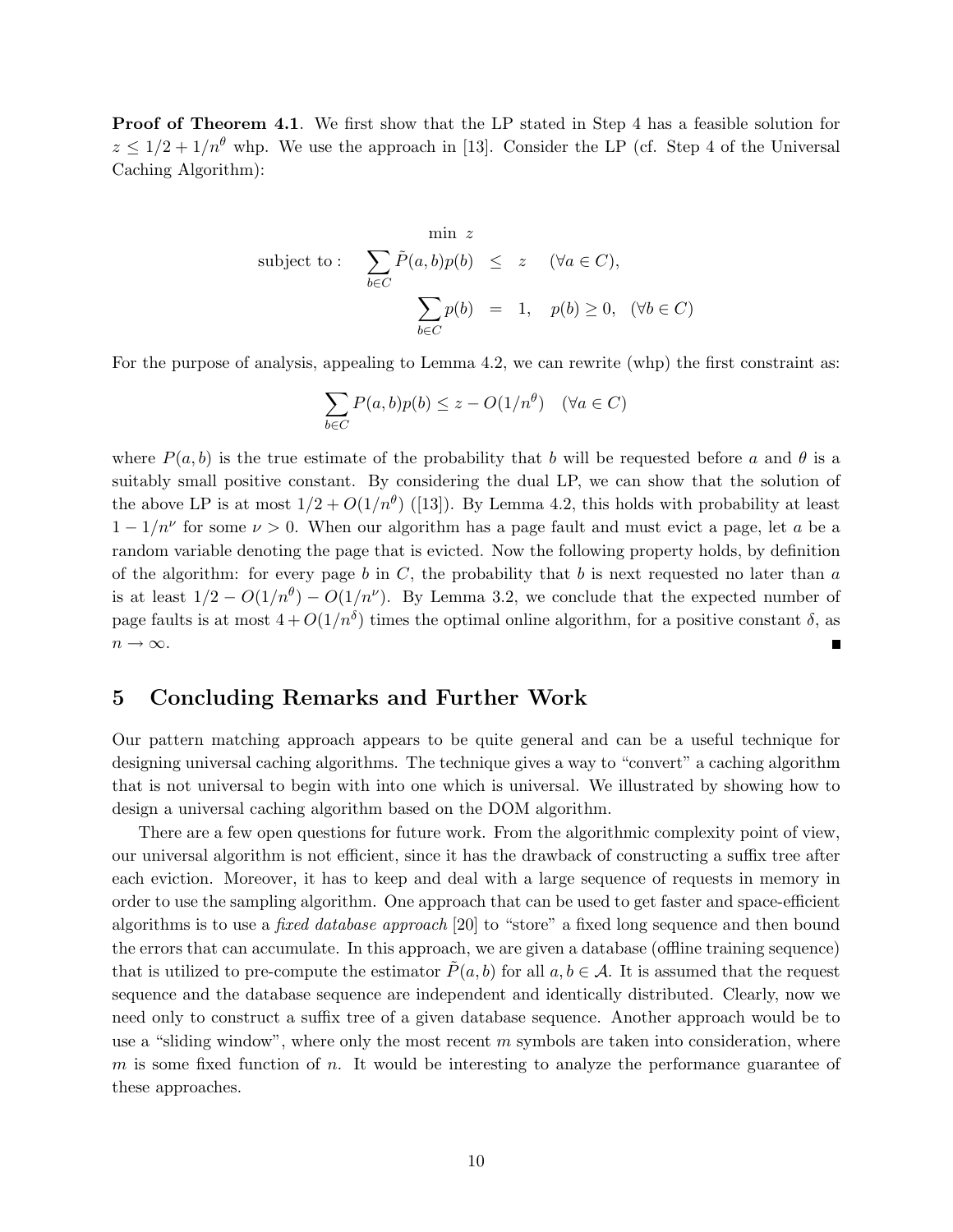Another question is to design universal algorithms with better performance guarantees. In particular, a key question is whether we can design a universal caching algorithm that converges asymptotically to the optimal online algorithm.

# References

- [1] A. Aho, P. Denning, and J.D. Ullman. Principles of Optimal Page Replacement, JACM, 18(1), 1971, 80-93.
- [2] P. Algoet, Universal Schemes for Prediction, Gambling and Portfolio Selection, Annals of *Probability*,  $20(2)$ , 1992, 901-941.
- [3] T.M. Cover and J.A. Thomas, *Elements of Information Theory*, Wiley, New York, 1991.
- [4] K. Curewitz, P. Krishnan and J.S. Vitter. Practical Prefetching Via Data Compression, In Proceedings of the ACM SIGMOD International Conference on Management of Data, 1993, 257-266.
- [5] R. El Yaniv and A. Borodin. Online Computation and Competitive Analysis, Cambridge University Press, 1998.
- [6] M. Feder, N. Merhav and M. Gutman, Universal Prediction of Individual Sequences, IEEE Transactions on Information Theory, 38, 1992, 1258-1270.
- [7] A. Fiat, R.M. Karp, M. Luby, L. A. McGeoch, D.D. Sleator and N.E. Young, On Competitive Algorithms for Paging Problems, Journal of Algorithms, 12, 1991, 685-699.
- [8] P.A. Franaszek and T.J. Wagner. Some Distribution-free Aspects of Paging Performance, Journal of the ACM, **21**, 1974, 31-39.
- [9] D. Gusfield. Algorithms on Strings, Trees, and Sequences, Cambridge University Press, 1997.
- [10] J.F. Hannan. Approximation to Bayes risk in repeated plays, in Contributions to the Theory of Games, Vol. 3, Annals of Mathematics Studies, Princeton, NJ, 1957, 97-139.
- [11] P. Jacquet, W. Szpankowski, and I. Apostol. A Universal Predictor Based on Pattern Matching, IEEE Transaction on Information Theory, 48(6), 2002, 1462-1472.
- [12] A.R. Karlin, S.J. Phillips and P. Raghavan. Markov Paging, SIAM Journal on Computing, 30(3), 906-922, 2000.
- [13] C. Lund, S. Phillips, and N. Reingold. Paging against a Distribution and IP Networking, Journal of Computer and System Sciences, 58, 1999, 222-231.
- [14] N. Merhav and M. Feder. Universal Prediction, IEEE Trans. Information Theory, 44, 2124- 2147, 1998.
- [15] N. Merhav, E. Ordentlich, G. Seroussi, and M. J. Weinberger. On Sequential Strategies for Loss Functions With Memory, *IEEE Transactions on Information Theory*, **48**(7), **1947-1958**, 2002.